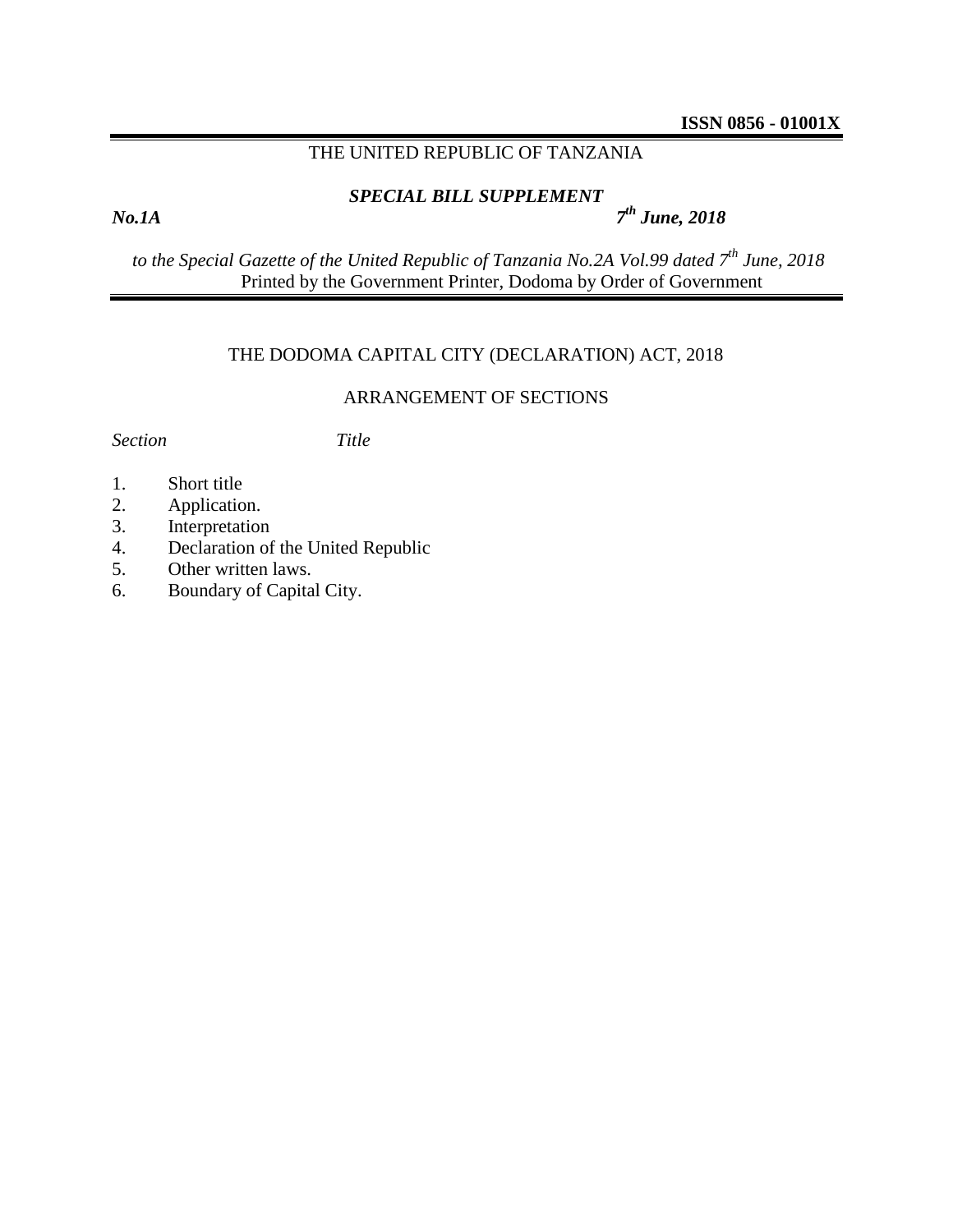#### **NOTICE \_\_\_\_**

This Bill to be submitted to the National Assembly is published for general information to the general public together with statement of its objects and reasons.

 $5^{\text{th}}$  June, 2018

Dar es Salaam, JOHN W.H. KIJAZI **Secretary to the Cabinet** 

#### **PREAMBLE**

**WHEREAS** in 1973 the first President of the United Republic of Tanzania, Mwl. Julius Kambarage Nyerere, declared Dodoma Municipality to be the Capital City of the ruling Party and the Government;

**AND WHEREAS,** the declaration by the First President was made with consideration that Dodoma region is strategically located in the centre of the United Republic of Tanzania and is easily accessible for political and socio-economic development.

AND WHEREAS, on the 26<sup>th</sup> April, 2018 His Excellency, **JOHN POMBE JOSEPH MAGUFULI**, the President of the United Republic of Tanzania officially declared Dodoma Municipality as the Capital City of the United Republic of Tanzania effectively from 26<sup>th</sup> April, 2018 to be administered by Dodoma City Council.

**NOW THEREFORE**, be it enacted by Parliament of the United Republic of Tanzania as follows:

| Short title                    | 1. This Act may be cited as the Dodoma Capital City (Declaration) Act,<br>2018 and shall come into operation on such date as the Minister may by order<br>published in the <i>Gazette</i> appoint.         |
|--------------------------------|------------------------------------------------------------------------------------------------------------------------------------------------------------------------------------------------------------|
| Application                    | 2. This Act shall apply in Mainland Tanzania and as well as Tanzania<br>Zanzibar.                                                                                                                          |
| Interpretation                 | 3. In this Act unless the context otherwise requires;-<br>" capital city" means the Dodoma Capital City as declared under this Act;<br>"Minister" means the Minister responsible for the local government; |
| Declaration of<br>Capital City | <b>4.</b> -(1) The city of Dodoma is hereby declared to be the Capital City of the<br>United Republic of Tanzania.                                                                                         |